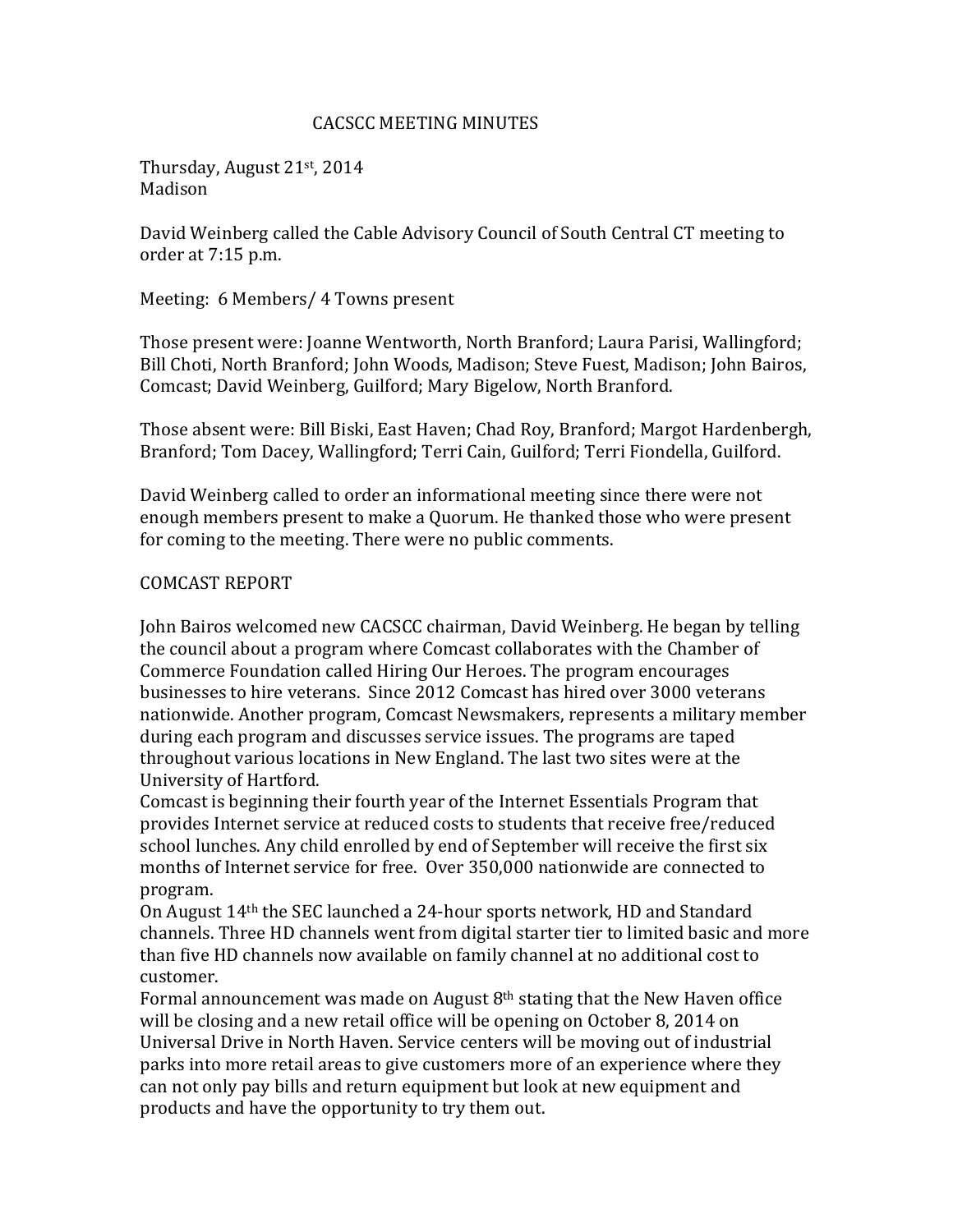## SPEAKER

State Representative Vincent Candelora was unable to attend due to conflicting schedule. Will attend October meeting in East Haven.

## REVIEW OF MINUTES

Joanne Wentworth wanted to elaborate on June's minutes in regards to the plaque that was presented to Michael Maturo. She felt it should have been elaborated on more and have it stated how the plaque was presented in appreciation for all he had done while he had been Chairman and for his past service in revitalizing the CACSCC. No motion was made due to the lack of a quorum. A motion will be made at October meeting.

# CHAIRMAN'S REPORT

Chairman David Weinberg referred to a letter from Homestead asking the CACSCC to advertise on Google. The CACSCC will not do that. There was a complaint from Guilford stating that we should reward loyal customers. There will be a follow-up on that.

New bank forms will be filled out in order for the new Chairman to be one of the signers on the account when needed.

Chairman Weinberg made introduction of new Recording Secretary, Denise Wentworth. There was discussion if there was a need for a formal motion because of Denise's relationship to Council member Joanne Wentworth. There is no conflict or need for formal motion to appoint as long as the entire council is aware of the situation.

Madison's Annual Report has been received and we are up to date with insurance payments from all six towns. Reappointment letters are needed from East Haven, Guilford, North Branford and Branford.

Chairman Weinberg wanted to discuss a personal project he was working on called Peacecast. On September 21, 2014 United Nations is using this date as an International day of peace. For 48 hours an international webcast will run where a volunteer group asks for one day to have news and entertainment be related to peace only. Guilford has put aside a block of time and Chairman Weinberg asked John Bairos of Comcast if there was any way to stream it/convert it from U-string through Comcast for the seven towns. It will be on the Internet Google drive (prerecorded). Talk about running it by Abigail. Chairman Weinberg will be in touch with Steve Fuest and John Bairos more about it.

### PEGPETIA STATUS:

Trying to get funds out of Governor's office. The Bonding Commission will not put it on their agenda unless it comes from an agency. DEEP has to support this and put it on the agenda but it is not a priority for them so all of the legislators that have been backing this are trying to push and get around this. Chairman Weinberg is going to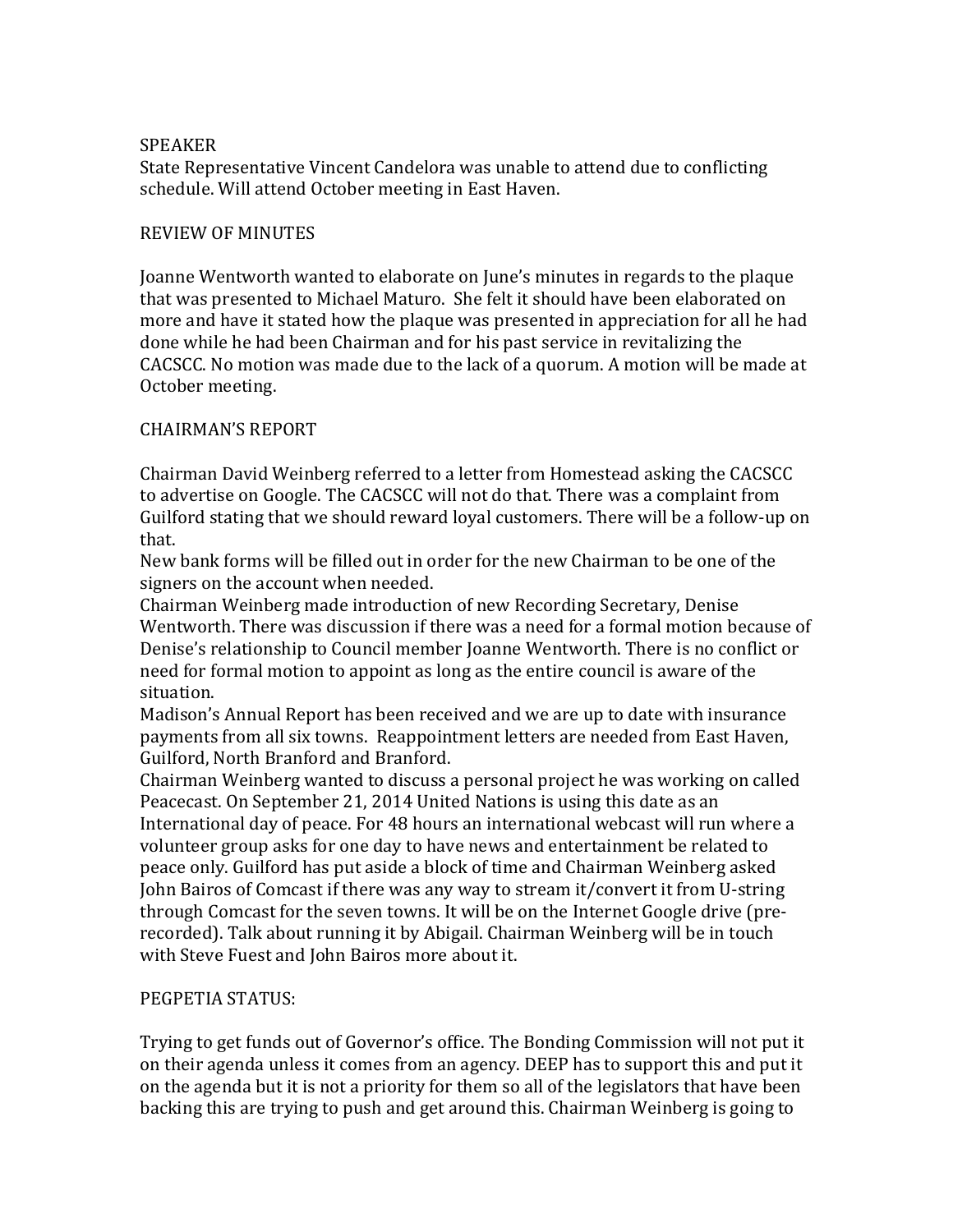speak with Senator Ed Myer, who is on the oversight committee for DEEP, to push the issue. Theoretically, the money has been restored but it is still "stuck" somewhere.

## TREASURER 'S REPORT:

The report, submitted by Treasurer Thomas Dacey, for August 21,1014 is as follows:

Total Expenses: \$168.27 Checking Account Balance: \$3,732.25 CD Account Balance: \$14,659.40 Total Cash Reserve: \$18,391.65 Interest on CD Account: .60 for 6/30 and .62 for 7/31 Recording Secretary for Year \$540.00, Insurance Cost for Council \$3,505.00, Alliance for Community Media \$575.00, Web Hosting for the Year \$240.00, PO Box \$75.00, Secretary of the State \$50.00. A vote could not be made on budget due to lack of members present.

## OLD BUSINESS

AT&T Council report had "special" meeting and voted on letter we are sending to Cox and Verizon who now have statewide franchises that are to work with statewide council in supporting them financially. Steve will be able to report on it at our next meeting in October.

Frontier sent letters to councils asking for bank account numbers so they could deposit checks just as AT&T does.

### NEW BUSINESS

Council has extra money and is considering subsidizing insurance payments for the six towns starting next year. It will be put on agenda for next meeting in October.

### OTHER BUSINESS

No other business to discuss.

### TOWN REPORTS

Madison: Steve Fuest said starting September 12<sup>th</sup> they would be broadcasting Hand football on Monday nights on live stream through Internet. Alumni Association pays for everything. They are busy with a lot of shows and they are using the studio a lot more.

North Branford: Bill Choti was happy to report North Branford station is still in operation. They now have Walter Mann, as station manager and they are moving forward.